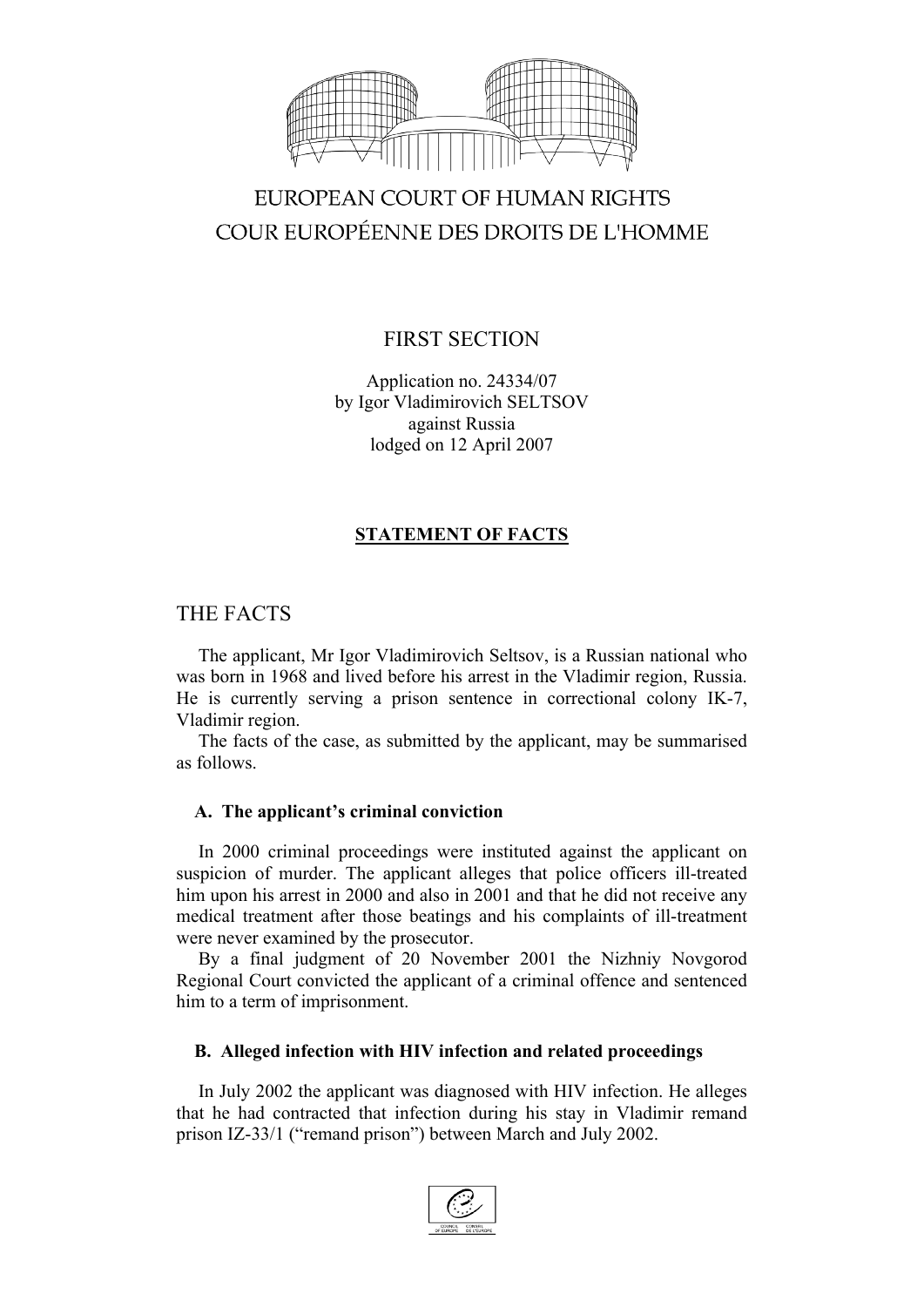In February 2007 the applicant brought a court action with the Leninskiy District Court of Vladimir ("the District Court") against the remand prison for compensation of damage to health.

On 10 May 2007 the District Court examined the applicant's case in a public hearing, but in the applicant's absence. It dismissed the applicant's claims in full. The applicant alleges that the District Court revealed to public the information about his HIV infection.

On 17 August 2007 the District Court granted the applicant's request for reinstatement of time-limits for lodging his appeal against the decision of 10 May 2007.

On 18 September 2007 the Vladimir Regional Court upheld the decision of 10 May 2007. Regarding the applicant's complaint about holding a public hearing in his case, the appeal court held that the applicant had not applied for a hearing in camera.

On 16 May 2007 the Prosecutor of the Vladimir region refused to initiate criminal proceedings against medical staff of the remand prison for alleged infection of the applicant with the HIV infection. It appears that the applicant did not appeal against that decision to a court.

#### **C. Conditions of the applicant's detention in correctional colonies**

Between 8 August 2002 and April 2011 the applicant was held in correctional colony IK-6 ("colony no. 6"), Vladimir region. During his detention in colony no. 6 the applicant was on several occasions transferred to prison hospital at colony IK-3 ("colony no. 3"), Vladimir region, to undergo medical examination. Since April 2011 the applicant is being held in correctional colony IK-7 ("colony no. 7"), Vladimir region.

#### *1. Conditions of detention in colony no. 6*

The applicant was detained in unit no. 6. The living premises of unit no. 6 were very old and in a very bad state. The building accommodated about 170-200 detainees. It had no ventilation.

Until August 2008 the applicant lived in dormitory no. 1 situated on the first floor. It measured approximately 110-125 square metres and accommodated 77 detainees. The applicant shared the dormitory with detainees suffering from various infectious diseases, such as tuberculosis, herpes zoster and other diseases.

Sanitary facilities and kitchen were situated in another building. That building measured 40 square metres and was divided in several parts (toilet room, the lavatory, kitchen and shower room). The sanitary premises were not equipped with ventilation.

The toilet room measured 10 square metres and had only four toilets and one shower. In order to use these facilities the applicant had to wait his turn for a long time. The lavatory measured 11 square metres and had eleven faucets with cold water. There was no hot water at all. The kitchen measured eight square metres and had a small cooker. It was impossible for the applicant to cook food or to warm up food sent by his relatives.

The yard of unit no. 6 measured 250 square metres.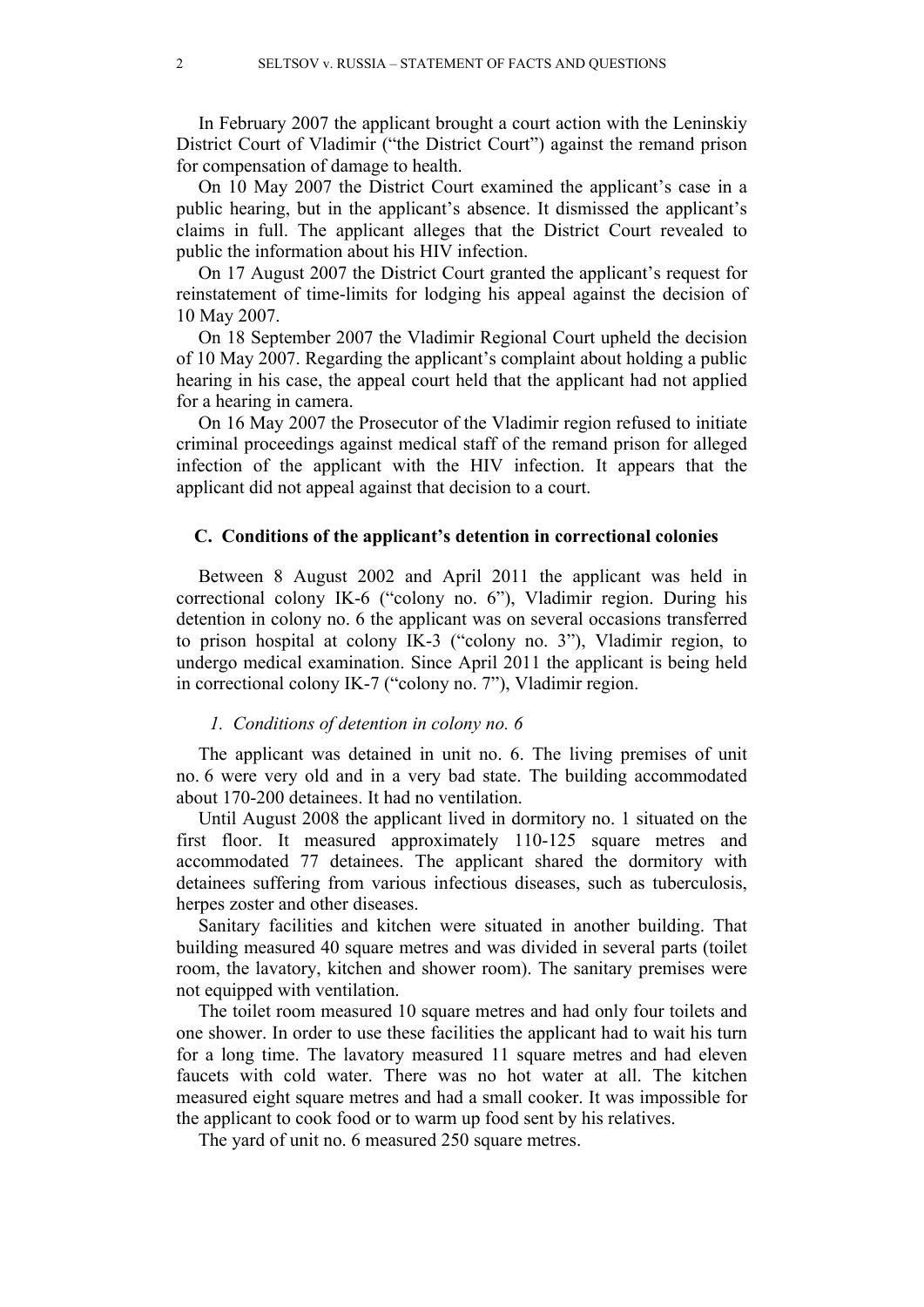At some point the reparation works were carried out. As a result the surface of the toilet room and the shower room was increased, but the yard was reduced to 170 square metres.

In August 2008 the applicant was transferred to dormitory no. 2 of unit no. 6 which measured about 100 square metres and accommodated 64 detainees.

#### *2. Conditions of detention in colony no. 3*

Detainees, who were transferred to colony no. 3 to undergo a medical examination, were placed for a night in special cells for "newcomers" (socalled "gathering cells"). They were again placed in these cells on the eve of their departure.

The applicant was detained in gathering cells on four occasions: between and 14 October 2007 in cell no. 1, between 31 October and 1 November in cell no. 2, between 2 and 3 February 2010 and between 24 and March 2010. Conditions of detention in both cells were substandard.

Cell no. 1 measured six square metres and accommodated five detainees, including the applicant. The toilet was not separated from the rest of the cell. There were no windows or any electric light. There were no beds and the detainees were not provided with any other equipment to sleep on. They could not sleep on the floor either because it was very dirty or was full of insects. The applicant was not provided with food until 11 am on 14 October 2007.

Cell no. 2 measured nine square metres and accommodated six detainees, including the applicant. The conditions in that cell were very similar to those in cell no.1 described above.

In June and September 2009 the applicant complained to the Regional Prosecutor about the conditions of detention in gathering cells in colony no. 3.

On 19 October 2009 the Prosecutor replied that verification carried out in respect of the applicant' complaints established that the "gathering cells" in colony no. 3 had not been equipped with sleeping places, the detainees had not been provided with bedding. The toilet had not been separated from the rest of the cell. The prosecutor informed the applicant that on 16 October 2009 he had sent a special indication to the head of colony no. 3 in order to eliminate all violations of domestic law regarding the conditions of detention.

#### *3. Conditions of detention in colony no. 7*

The applicant submitted that conditions of detention in that colony were substandard. However, he did not provide any further details in this respect.

## **D. Medical assistance provided to the applicant in correctional colonies**

As stated above, in July 2002 the applicant was diagnosed with HIV infection. In 2003 he was diagnosed with chronic hepatitis B and C. Later he was diagnosed with a number of other serious chronic diseases.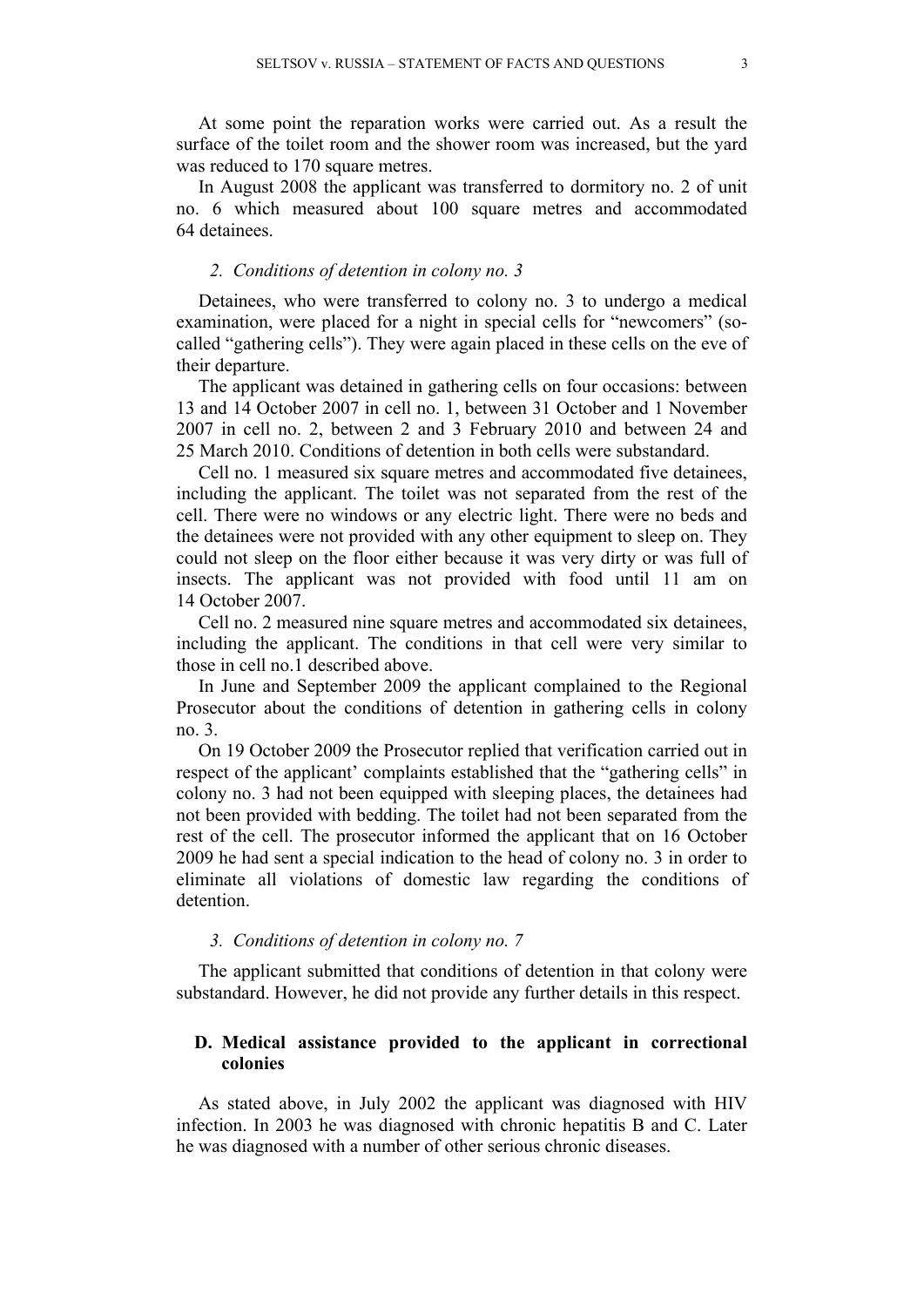The applicant alleges that he did not receive adequate medical treatment in colony no. 6. In particular, he alleges that colony no. 6 was not designed for HIV infected prisoners and therefore could not provide detainees with specialised treatment against HIV infection. He alleges that he was not provided with antiretroviral treatment and that he did not receive treatment for other diseases.

HIV detainees had access to medical staff of the colony three times per week. The in-patient service of the medical unit did not have enough space to admit detainees requiring treatment. The medical staff used out-to-date medicines to treat prisoners and as a result prisoners suffered from aggravations and intoxications.

The applicant underwent medical examinations in the prison hospital at the colony no. 3 in 2005, 2006, 2007 and 2010. However, in 2008 and 2009 no examinations were carried out.

The applicant alleges that he does not receive adequate medical treatment in colony no. 7 either. However, he did not provide any further details in that respect.

#### **E. Alleged intimidation of the applicant by State authorities**

The applicant alleges that after he lodged his application to the Court in 2007 the administration of colony no. 6 started persecuting him.

In July 2007 colony authorities imposed two disciplinary sanctions for failure to comply with internal rules. The applicant complained about those sanctions to the prosecutor, but the colony authorities did not sent his complaints to the addressee.

On 20 July 2007 the applicant sent a letter to the Centre of International Protection in which he complained that he and his fellow prisoner Mr Rozyyev, who had also brought complaints to the Court, were persecuted by colony authorities. In particular, he submitted that following his complaints to head of colony Mr N., on 17 July 2007 he was invited for a meeting with head of the security unit Mr M and prison officers Mr L. and Mr Mi. Allegedly, they forced him to write an explanation. In that explanation he had submitted that colony authorities had had a talk with him during which they had explained him the procedure for carrying out searches and that he had no claims against colony administration. The applicant also claimed that colony authorities had imposed stricter discipline on the unit in which he and Mr Rozyyev had been held. He also submitted that colony staff frightened them with death.

Between 13 and 17 August 2007 the applicant was on hunger strike in order to protest against the actions of colony authorities.

On 13 September 2009 the prosecutor's office replied to the applicant's complaints that the disciplinary sanctions had been imposed on him in accordance with law.

## **F. Alleged interference by colony authorities with the applicant's correspondence**

The applicant alleges that administration of colony no. 6 interfered with his correspondence with the Court. In particular, they opened the Court's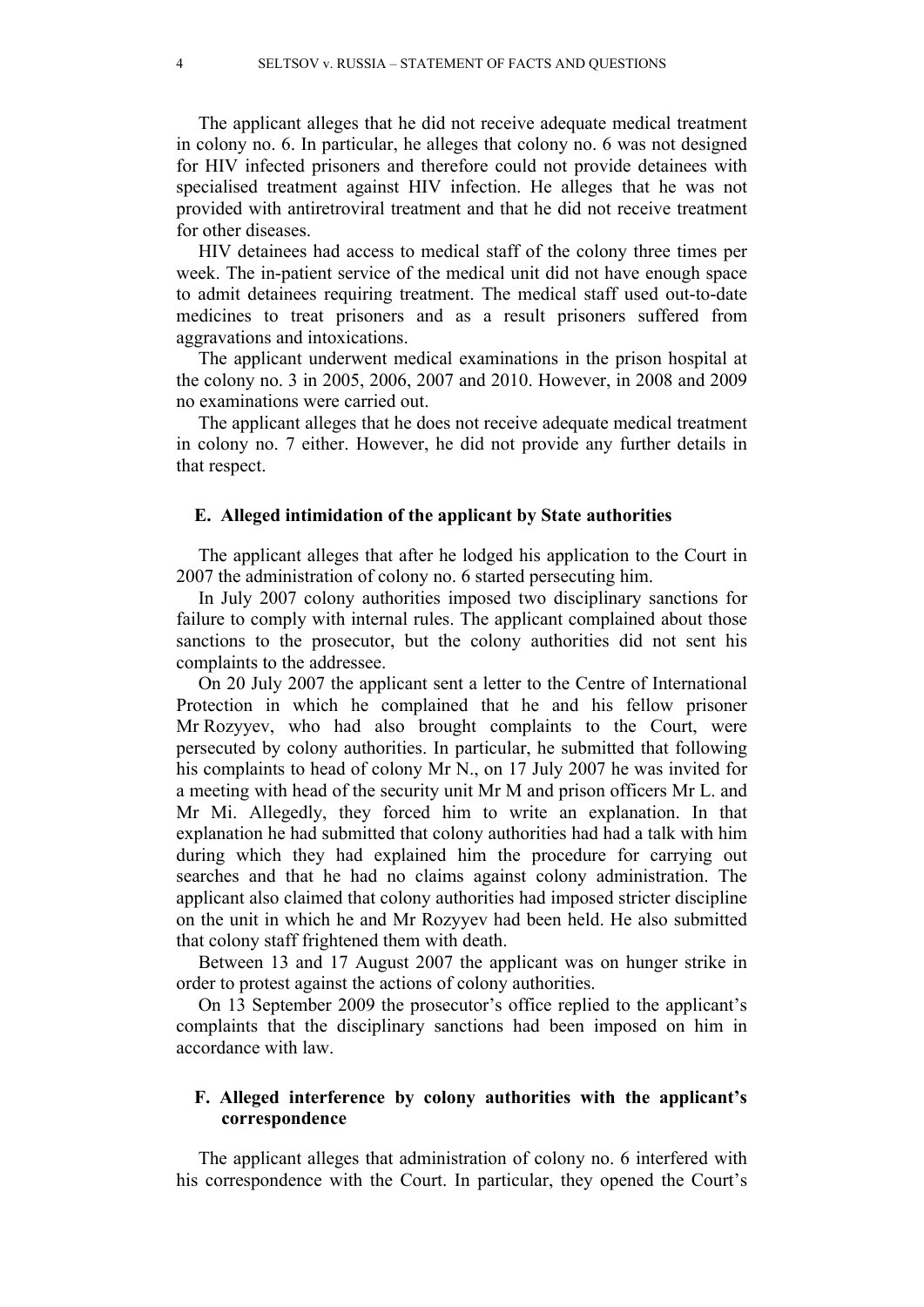letters of 12 June and 6 September 2007 addressed to the applicant. Some of the Court's letters were handed over to the applicant with delays (letters of 3 August and 6 September 2007, letter of 15 September 2011). The applicant's letters were either sent to the Court with delays or were not sent at all.

On 25 June 2007 the applicant complained to the Prosecutor's office about the interference by colony administration with his correspondence with the Court.

On 24 and 26 October 2007 the Federal penitentiary service replied that the applicant's allegations had been partially substantiated and that there had been established that the authorities of colony no. 6 had opened the Court's correspondence addressed to the applicant.

The applicant also alleges that the colony administration did not dispatch a number of his complaints to the Federal Penitentiary Service and to the Prosecutor's office.

## COMPLAINTS

#### **A. Complaints under Article 3**

1. The applicant complains that in 2000 and 2001 police officers illtreated him to make him confess to murder and that he did not receive any medical attention after the alleged beatings.

2. He complains that while his stay in Vladimir remand prison no. 33/1 in 2002 he was infected with HIV infection.

#### **B. Complaints under Articles 3 and 13**

1. The applicant complains that he was detained in inhuman conditions in colony no. 6 between August 2002 and April 2011 and in gathering cells in colony no. 3 in October and November 2007 and in February and March 2010.

2. He complains that since April 2011 he is being detained in inhuman conditions in colony no. 7.

3. He complains that in colonies 6 and 7 he was not provided with adequate medical assistance.

4. He complains that he did not have effective domestic remedies in respect of his complaints of conditions of detention and the lack of medical assistance.

## **C. Complaints under Article 6**

1. The applicant complains under Article 6 of numerous shortcomings in the criminal proceedings against him which ended in 2001.

2. The applicant complains that on 10 May 2007 the District Court examined his claims for compensation for damage to health in his absence and that his appeal against the decision of 10 May 2007 was returned to him as lodged out of time.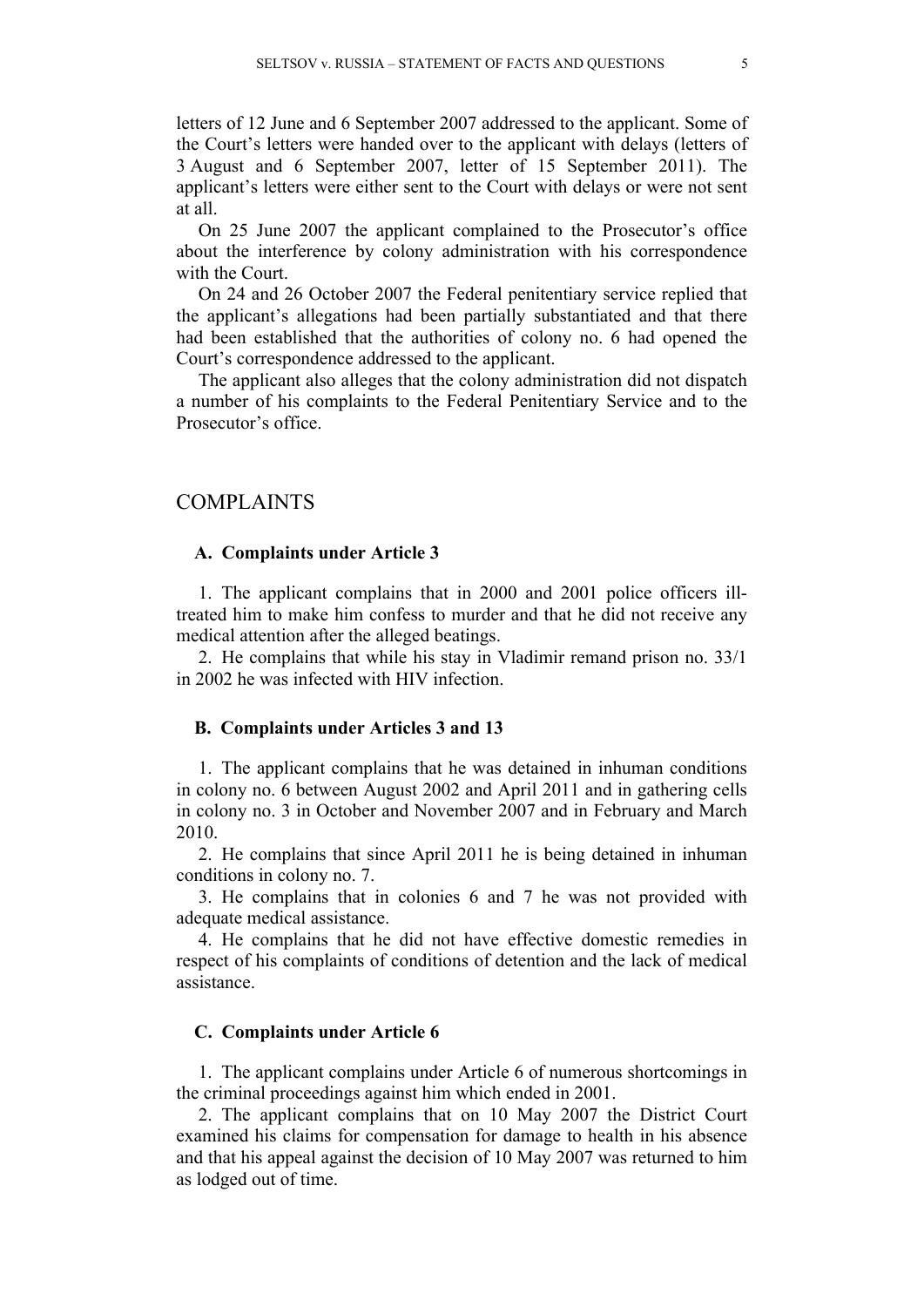#### **D. Complaints under Articles 8 and 34**

1. The applicant complains that after he lodged his application to the Court in 2007, the authorities of colony no. 6 started persecuting him and putting pressure on him.

2. He complains that the authorities of correctional colony no. 6 opened correspondence from the Court addressed to him, handed it over to him with delays and did not register it in the journal of incoming correspondence;

3. He also complains that his letters to the Centre for International Protection and also to judicial bodies and other organisations were either sent with delays or opened and not sent at all.

4. The applicant complains that on 10 May 2007 the District Court revealed to public without his consent that he was HIV infected

5. He complains that authorities of correctional colonies disclosed to other detainees medical information on HIV infected detainees and did not take measures to keep that information secret.

## **QUESTIONS TO THE PARTIES**

1. Were the conditions of the applicant's detention in correctional colonies nos. 3, 6 and 7 in the Vladimir region compatible with Article 3 of the Convention?

The Government are requested to indicate the exact dates of the applicant's stay in the above-mentioned detention facilities and the cells/units in which he was detained. They are also requested to comment on all aspects of the conditions of detention in the above-mentioned detention facilities, as outlined by the applicant, with special emphasis on the overcrowding problem.

2. Did the applicant have at his disposal an effective domestic remedy for his complaint about the allegedly inhuman conditions of his detention in correctional colonies nos. 3, 6 and 7?

Has the medical assistance available to the applicant been compatible with Article 3 of the Convention (see *Kozhokar v. Russia*, no. 33099/08, §§ 105-116, 16 December 2010)? Has he had adequate medical supervision and assistance in correctional colonies nos. 6 and 7 in the Vladimir region? In particular:

(a) Has the applicant been examined by a hepatologist, an HIV specialist doctor and other specialists in infectious/other diseases?

(b) Has the applicant received treatment for his hepatitis B and C and other diseases? In the affirmative, has it been adequate for the applicant's condition? If not, on what dates and which doctors took a decision that antiviral treatment for hepatitis was unnecessary?

(c) Has the applicant received treatment for HIV? In the affirmative, has it been adequate for the applicant's condition? If not, on what dates and which doctors took a decision that antiretroviral treatment or opportunistic